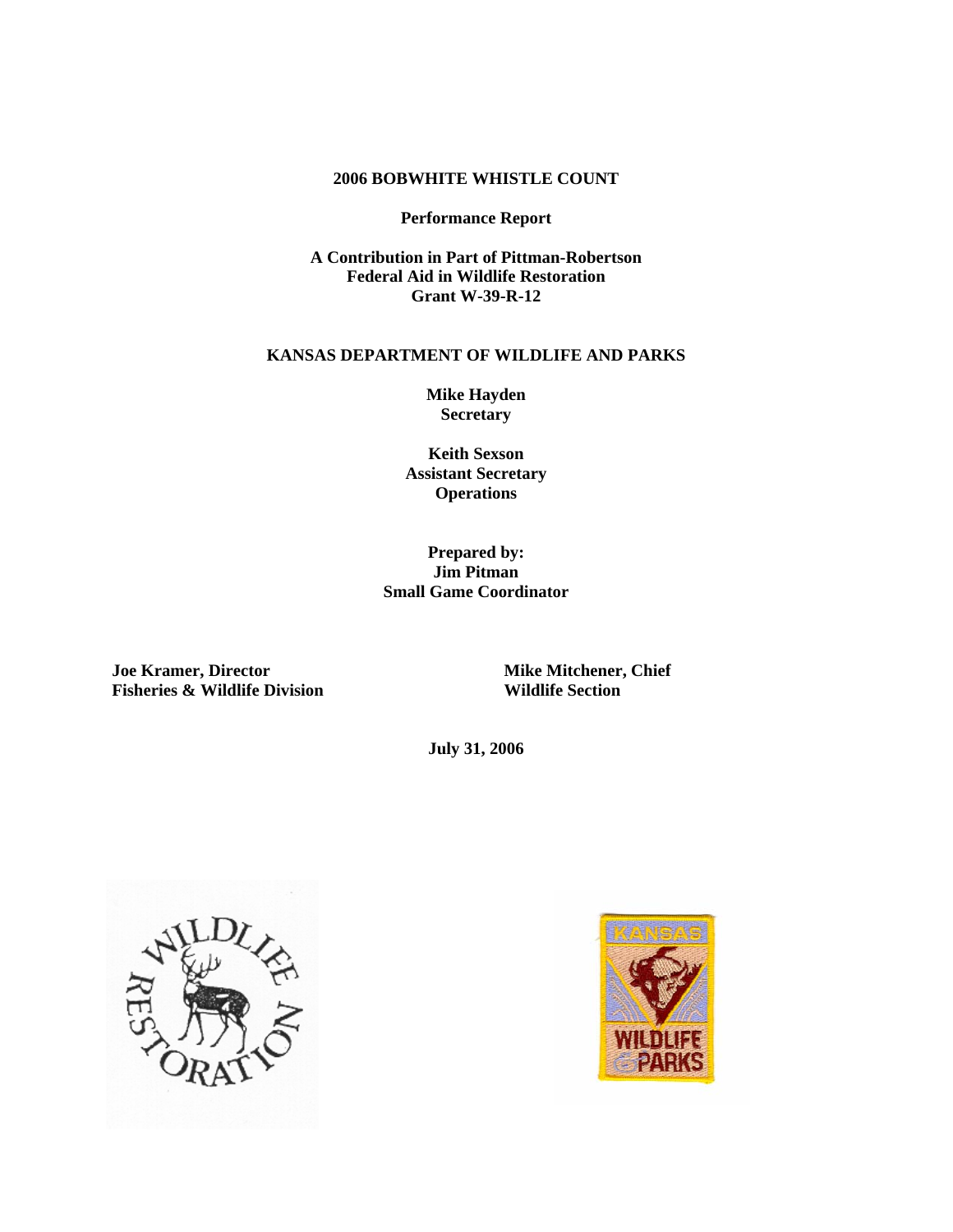#### **PERMISSION TO QUOTE**

**This is an annual progress report that may contain information that is subject to future modification or revision. Persons wishing to quote from this report, for reproduction or reference, should first obtain permission from the Chief of the Wildlife Section, Kansas Department of**  Wildlife and Parks, 512 SE 25<sup>th</sup> Avenue, Pratt, KS 67124.

## **EQUAL OPPORTUNITY STATEMENT**

**This program receives Federal financial assistance from the U. S. Fish and Wildlife Service. Under Title VI of the Civil Rights Act of 1964, Section 504 of the Rehabilitation Act of 1973, Title II of the Americans with Disabilities Act of 1990, the Age Discrimination Act of 1975, and Title IX of the Education Amendments of 1972, the U. S. Department of the Interior and its bureaus prohibit discrimination on the basis of race, color, national origin, age, disability or sex (in educational programs). If you believe that you have been discriminated against in any program, activity or facility, or if you desire further information, please write to:** 

> **U. S. Fish and Wildlife Service Office of Diversity and Civil Rights Programs- External Programs 4040 North Fairfax Drive, Suite 130 Arlington, VA 22203**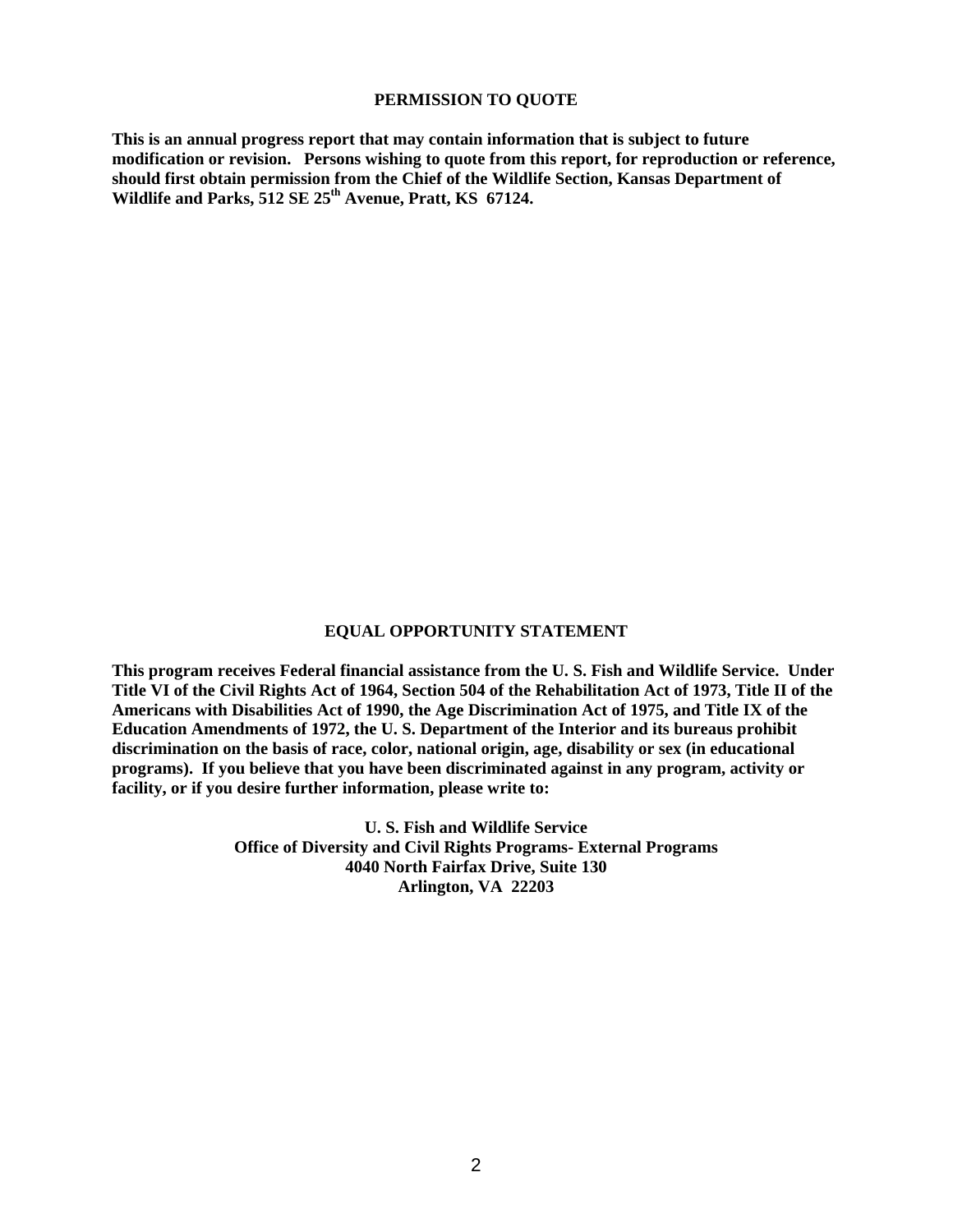## **INTRODUCTION AND METHODS**

To monitor changes in northern bobwhite abundance the spring whistle count was initiated in 1998. A total of 65 established routes were surveyed annually through 2005. Prior to the 2006 survey, the distribution of routes was adjusted to provide better coverage of the entire state. This was accomplished by adding 16 new routes in areas not surveyed previously and eliminating 10 routes from areas were effort was clustered. In 2006, observers were asked to survey 71 established routes during the 1-16 June survey period, starting at sunrise (Table 1). Each route consisted of 11 stops spaced at approximately 1 mile intervals. Observers listened for 5 minutes at each stop and recorded the total number of different bobwhites heard calling.

The index to bobwhite abundance was calculated as the mean number of different bobwhites heard per listening stop. A folded F-test was used to determine if the variance differed between the 2005 and 2006 indices. If unequal variance existed ( $P < 0.05$ ) then a Satterthwaite's adjustment was used to adjust the degrees of freedom prior to the paired two sample t-test used to compare indices. Annual comparisons were made using only data collected from routes surveyed in both 2005 and 2006. Additionally, a simple linear regression of all the historical whistle count data was used to determine if bobwhite abundance had changed significantly from 1998 to 2006. All indices and analyses were calculated for each of the 6 northern bobwhite survey regions in Kansas (Figure 1).

### **RESULTS**

Observers surveyed 69 of 71 Kansas bobwhite routes during 2006 and of these routes 45 were surveyed during the previous year. There were apparent increases in the breeding bobwhite population in 3 of 6 survey regions. The apparent 1-year increases in bobwhite abundance in these regions ranged from 6.5% (Flint Hills) to 57.2% (Southeast) but the increases were only statistically detectable in 2 region (Southeast and Northcentral; Table 2). A significant (*P* <

3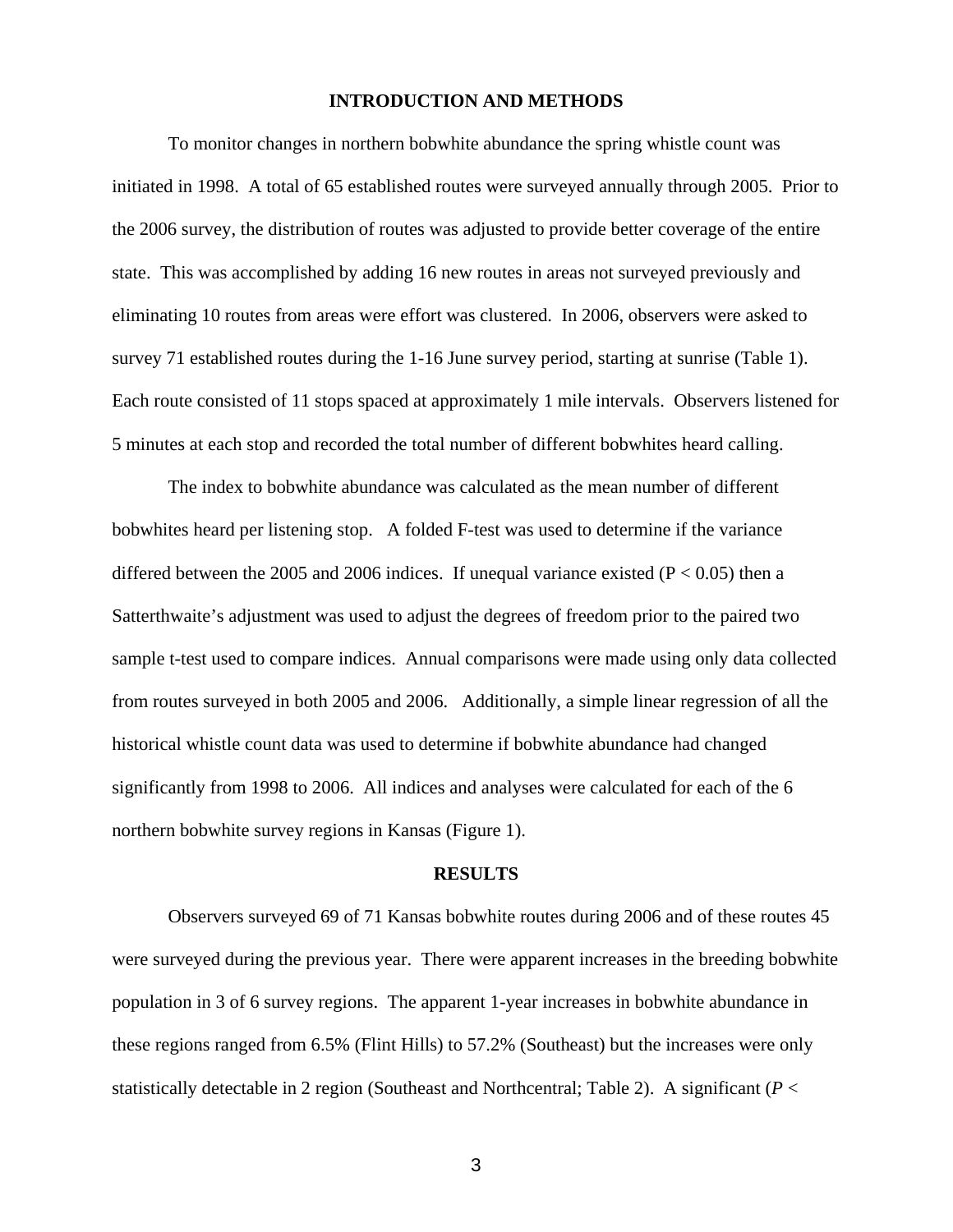0.10) 1-year decline in abundance was observed in the west region were the index was down 37.6% from 2005. Overall, the statewide index to bobwhite abundance was slightly down from 2005 (-2.7%) but the decrease was not significant  $(P > 0.10)$ .

Bobwhite abundance in the Flint Hills and Northcentral regions has declined significantly since the whistle count survey was initiated in 1998 (Table 2, Figure 2). Over the last 9 years, abundance in the Northeast, Southcentral, and Northeast regions appears to be declining but none of these trends were statistically significant  $(P > 0.10)$ . Bobwhite abundance has increased significantly  $(P < 0.10)$  in only the west region over that same time period. Overall, the statewide index has declined significantly ( $P < 0.05$ ) over the last 9 years (Table 2, Figure 3).

# **DISCUSSION**

The abundance of breeding bobwhites was up or relatively unchanged in the eastern 2/3 of the state. This was likely the result of good production in 2005 and a relatively mild winter. The index for the western part of the state showed a decline from 2005. It is likely that the decline was due to an early spring snow storm in the northwestern part which was followed by exceedingly dry conditions up to the time of the survey. I speculate that the decline was most pronounced in northwest Kansas and the number of birds in southwest Kansas likely didn't decline as drastically.

 At the time of this report, prospects for the fall 2006 bobwhite hunting season looked good for most of the state. Rainfall during April was average or above average for the eastern 2/3 of Kansas. Rainfall at that time provides a great benefit to bobwhites and other gamebirds because it stimulates growth of grass and forbs providing birds with greater cover to conceal their nests. Additionally, when most nests were hatching (late June and early July) temperatures were relatively mild across the state and there were few major weather events (e.g. torrential rains, hail, etc.) that might have lessened chick survival. Production should be fairly high across

4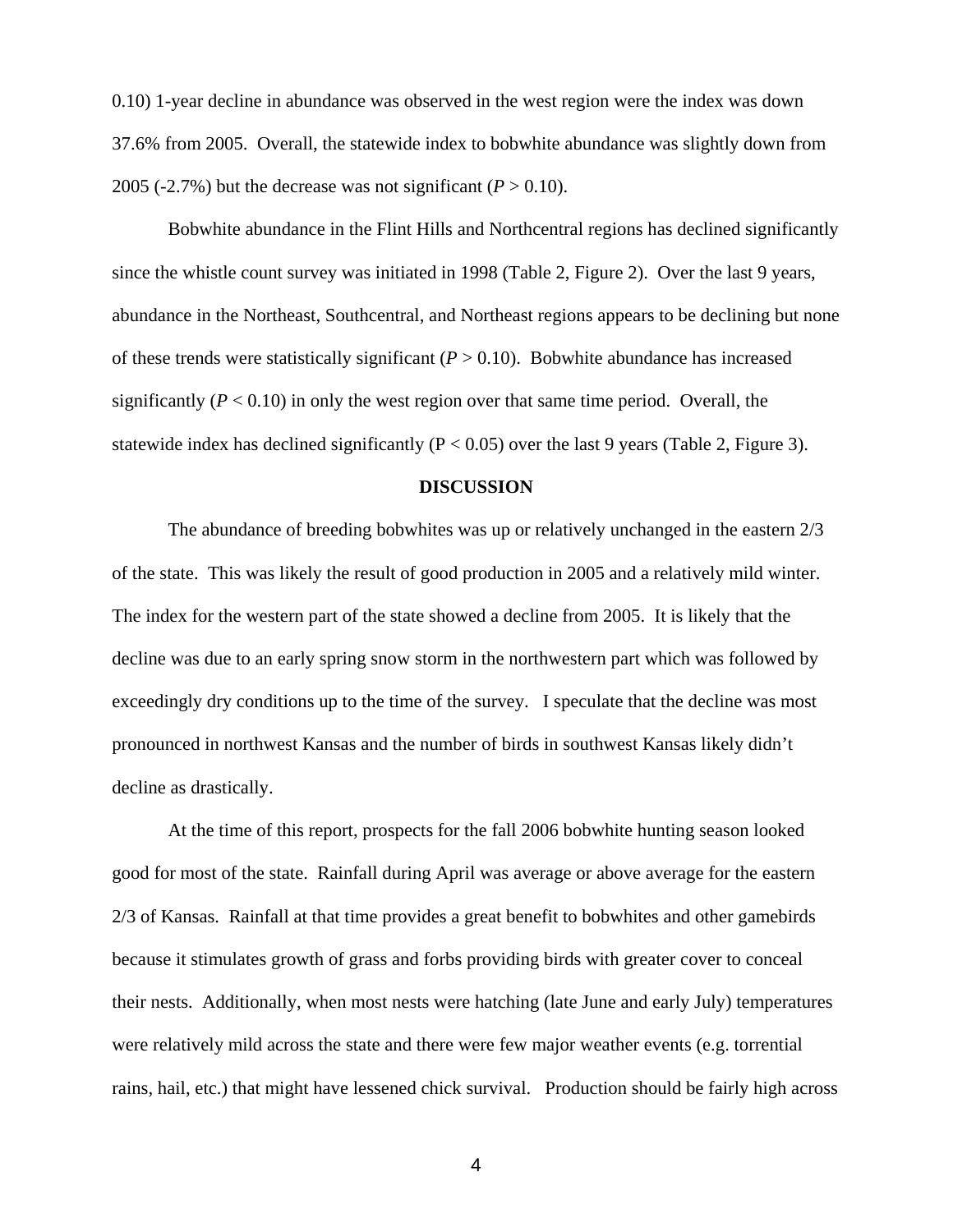the eastern 2/3 of Kansas as long as moderate temperatures and near average precipitation prevail for the remainder of the summer. Bobwhite hunting prospects for the western 1/3 of the state don't look as bright due to the decrease in the breeding population coupled with an ongoing drought (particularly northwest Kansas).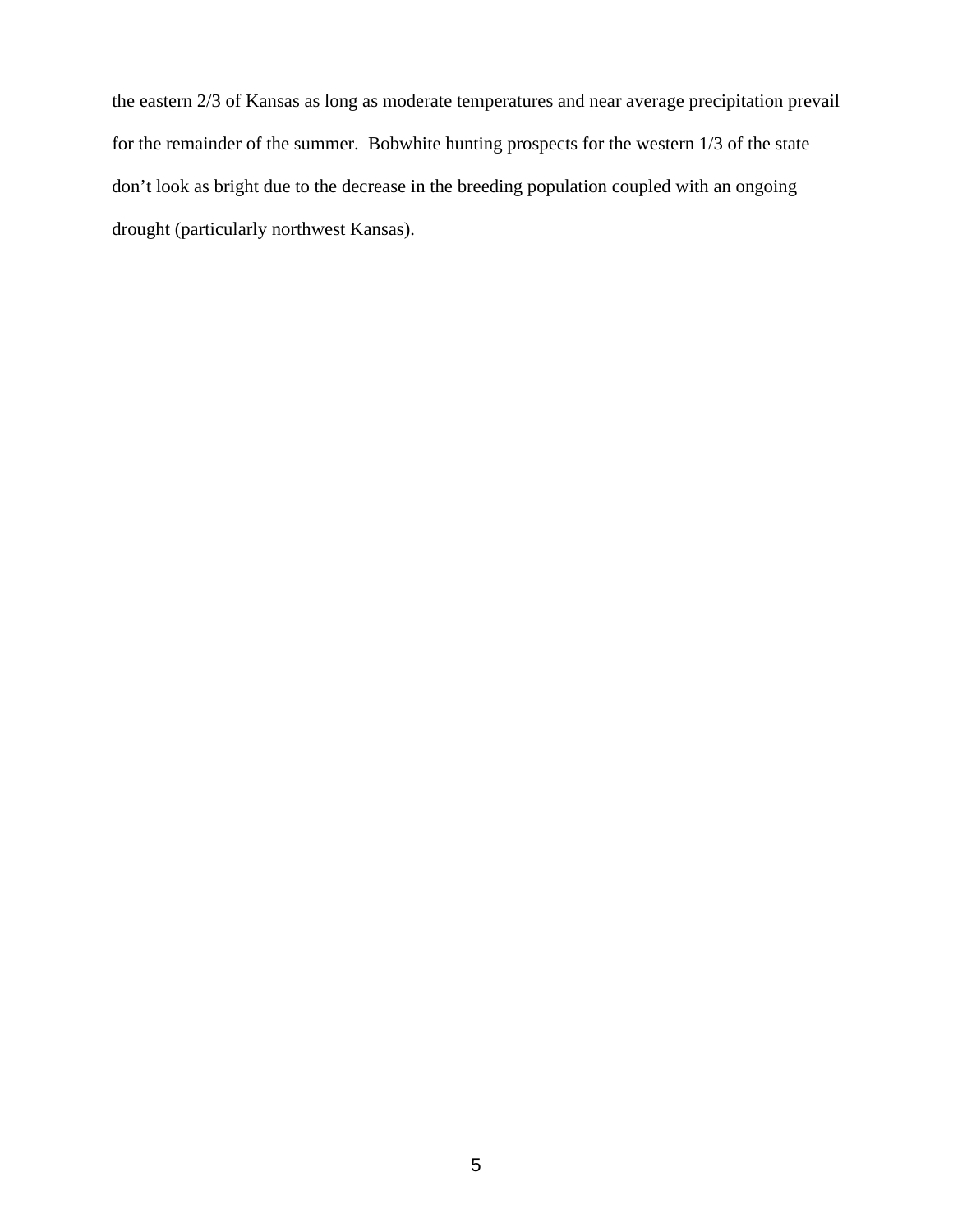| Route | Country(s)                 | Observer              | Route | Country(s)                    | Observer                  |
|-------|----------------------------|-----------------------|-------|-------------------------------|---------------------------|
| 1     | Allen                      | <b>B.</b> Bass        | 37    | Meade <sup>a</sup>            | Jon Zuercher              |
| 2     | Doniphan                   | Randy Whiteaker       | 38    | Miami                         | Andy Friesen              |
| 3     | Barber                     | <b>Charlie Swank</b>  | 39    | Mitchell                      | <b>Aaron Deters</b>       |
| 4     | <b>Barton</b> <sup>a</sup> | Curran Salter (APHIS) | 40    | Montgomery                    | Ed Miller                 |
| 5     | Bourbon                    | J. Bussone            | 41    | Morris                        | <b>Brent Konen</b>        |
| 6     | <b>Butler</b>              | <b>Brad Odle</b>      | 42    | McPherson/Marion <sup>b</sup> | <b>Cliff Peterson</b>     |
| 7     | Chase <sup>a</sup>         | Jim Pitman            | 43    | Morton                        | Kraig Schultz             |
| 8     | Chautauqua <sup>a</sup>    | Darrin Porter         | 44    | Morton                        | Kraig Schultz             |
| 9     | Cherokee                   | Jeremy Jirak          | 45    | Nemaha <sup>a</sup>           | Darren Brown              |
| 10    | Clark <sup>a</sup>         | Jon Zuercher          | 46    | Neosho                        | <b>B.</b> Bass            |
| 11    | Clay                       | Clint Thornton        | 47    | Osage                         | Don Patton                |
| 12    | Cloud                      | <b>Aaron Deters</b>   | 48    | Osborne                       | Ron Ruthstrom             |
| 13    | Coffey                     | <b>Bob Culbertson</b> | 49    | Ottawa                        | Shane Hesting             |
| 14    | Cowley <sup>a</sup>        | Kurt Grimm            | 50    | Pawnee                        | Charlie Swank             |
| 15    | Crawford                   | <b>B.</b> Bass        | 51    | Pawnee                        | Randy Rodgers             |
| 16    | Douglas                    | Mike McFadden         | 52    | Philips                       | Marc Gray                 |
| 17    | Elk <sup>a</sup>           | <b>Rick Tush</b>      | 53    | Pottawatomie                  | Rick Campbell (LE)        |
| 18    | Ellis                      | <b>Randy Rodgers</b>  | 54    | Pratt <sup>a</sup>            | <b>Todd Gatton</b>        |
| 19    | Ellsworth                  | Matt Smith            | 55    | Rawlins                       | Matt Bain                 |
| 20    | Finney/Gray                | Daryl Fisher          | 56    | Reno <sup>b</sup>             | <b>Steve Adams</b>        |
| 21    | Ford                       | <b>Scotty Baugh</b>   | 57    | Rice <sup>a</sup>             | Jeff Rue                  |
| 22    | Greenwood                  | <b>Tick Tush</b>      | 58    | Riley                         | Corey Alderson            |
| 23    | Harvey                     | Charlie Cope          | 59    | Rush <sup>a</sup>             | Jeremy Salter (Volunteer) |
| 24    | Hodgeman                   | Craig Curtis          | 60    | Russell                       | Matt Smith                |
| 25    | Hodgeman                   | Aaron Baugh           | 61    | Saline                        | Matt Smith                |
| 26    | Jefferson/Jackson          | Randy Whiteaker       | 62    | Shawnee                       | <b>Scott Thomasson</b>    |
| 27    | Jewel                      | Ron Ruthstrom         | 63    | Sheridan <sup>a</sup>         | Matt Bain                 |
| 28    | Kearny                     | Daryl Fisher          | 64    | Smith                         | Ron Ruthstrom             |
| 29    | Kingman                    | <b>Troy Smith</b>     | 65    | Stafford                      | Helen Hands               |
| 30    | Kiowa                      | Charlie Swank         | 66    | <b>Stanton</b> <sup>a</sup>   | Kraig Schultz             |
| 31    | Leavenworth <sup>a</sup>   | Andy Friesen          | 67    | Sumner                        | Clint Bowman              |
| 32    | Lincoln                    | <b>Shane Hesting</b>  | 68    | Trego <sup>a</sup>            | Jason Hawman (LE)         |
| 33    | Linn                       | Karl Karrow           | 69    | Wabaunsee                     | Mike McFadden             |
| 34    | Lyon                       | Don Patton            | 70    | Washington                    | Clint Thornton            |
| 35    | Marshall                   | Keith Salmans         | 71    | Woodson <sup>a</sup>          | <b>Tracy Dick</b>         |
| 36    | McPherson                  | <b>Brent Theede</b>   |       |                               |                           |

Table 1. Northern bobwhite survey routes and observers in Kansas, 2006.

<sup>a</sup> New routes surveyed for the first time in 2006.

**b Routes not surveyed during 2006.** 

\* Routes eliminated prior to 2006 included: Cherokee, Cowley, Douglas, Jefferson,

Kingman, Linn (2 routes), Linn/Anderson, Miami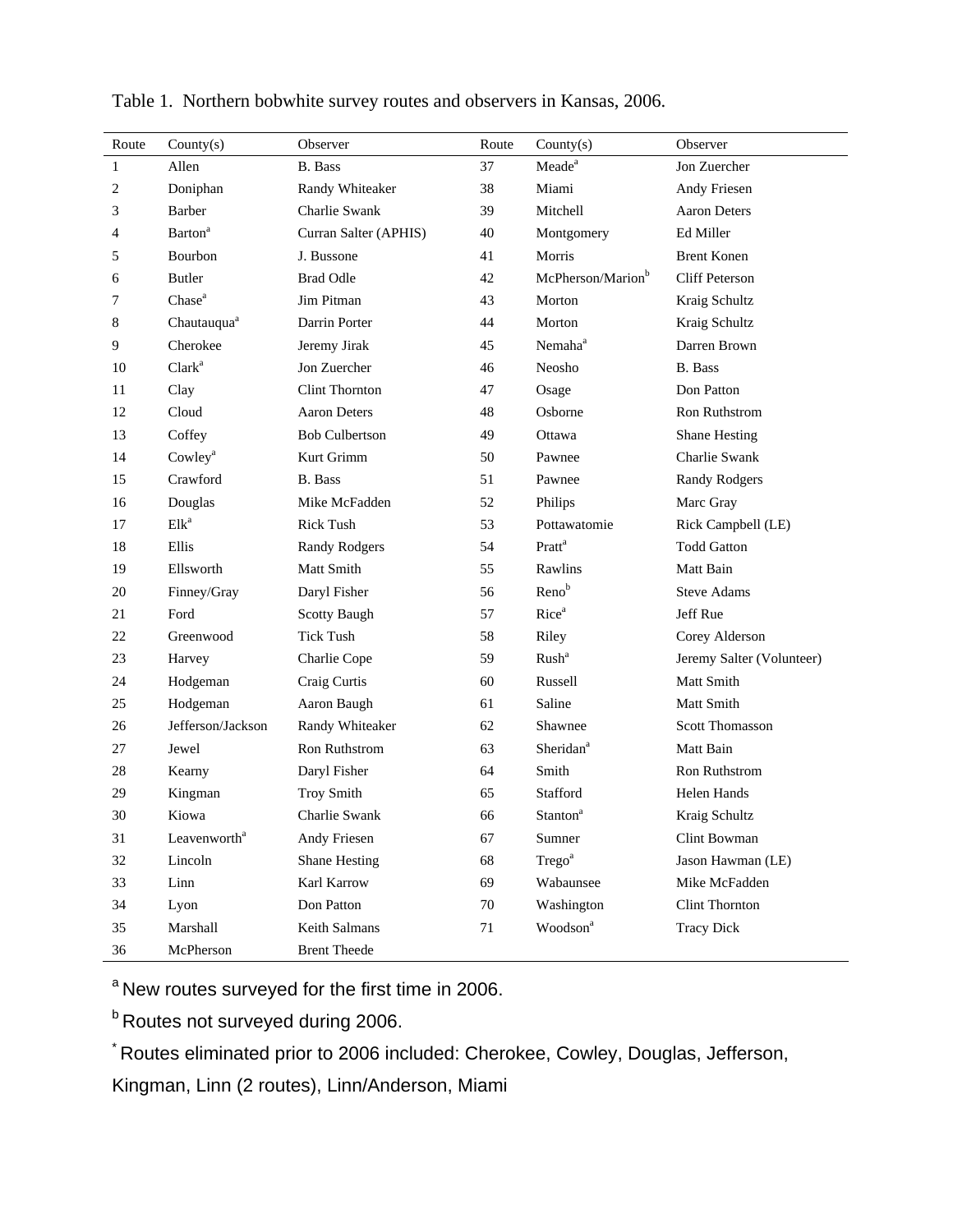Table 2. Mean number of different bobwhites heard whistling at each stop within the 6 Kansas bobwhite management regions. Analyses were conducted using only data collected along 10 mile routes surveyed in both 2005 and 2006.

| Region             | $n^a$          | 2005 | 2006 | Apparent 1-year<br>Change $(\%)$ | $P^{\rm b}$ | Trend<br>$(1998-2006)$  |
|--------------------|----------------|------|------|----------------------------------|-------------|-------------------------|
| <b>Flint Hills</b> | $\overline{4}$ | 2.30 | 2.45 | $+6.5%$                          | 0.547       | Decreasing              |
| Northcentral       | 12             | 1.05 | 1.39 | $+32.4%$                         | 0.020       | **<br>Decreasing        |
| <b>Northeast</b>   | $\overline{4}$ | 2.75 | 2.14 | $-22.2%$                         | 0.133       | <b>Stable</b>           |
| Southcentral       | 7              | 2.91 | 2.81 | $-3.4\%$                         | 0.752       | Stable                  |
| Southeast          | 8              | 1.66 | 2.61 | $+57.2%$                         | < 0.01      | <b>Stable</b>           |
| West               | 10             | 3.22 | 2.01 | $-37.6%$                         | < 0.01      | Increasing <sup>*</sup> |
| Statewide          | 45             | 2.19 | 2.13 | $-2.7\%$                         | 0.545       | Decreasing              |

<sup>a</sup> Number of routes surveyed in both 2005 and 2006.

**b** Bobwhite abundance was considered to be significantly different than the previous year when *P* < 0.10.

 $^{\star}$  P  $< 0.10$ 

 $*$  P < 0.05

| Cheyerne        |                 | <b>Rawling</b> | Decake                               | Norlon.      | Philips                | <b>Stall</b> | Jewell                         | <b>Republic</b>         | Washington      |                | Marshall<br><b>Nemaha</b> | <b>Brown</b>                | Dombihan                     |                                 |
|-----------------|-----------------|----------------|--------------------------------------|--------------|------------------------|--------------|--------------------------------|-------------------------|-----------------|----------------|---------------------------|-----------------------------|------------------------------|---------------------------------|
| <b>Eherman</b>  |                 | Thomas         | <b>Cheridan</b>                      | Graham       | Rooks                  |              | <b>Oshare NO RTH CENTRAL</b>   | Cloud                   | Clay            | File y         | Pollbwabmie               | <b>NORTHEAST</b><br>Jadison | Aldhison<br>Jeferson         | coverworth-                     |
| Waters          | Logan           |                | Gove                                 | Trego        | <b>B</b> It            | Pussell      | Unden                          | 0 Ibwa<br><b>Solice</b> | <b>Motinson</b> | Geory          | Wateursee                 | <b>Shawnee</b>              | <b>Douglas</b>               | vyantolis'<br>سميمسا<br>Johnson |
| Greeley         | World <b>ka</b> |                | <sub>coll</sub> WEST <sub>lane</sub> | Ne ss        | <b>Push</b>            | Barkm        | <b>Elsworth</b><br>Roz         | <b>McPherson</b>        | Marion          | Monts<br>Chase | lyan                      | Osam                        | Franklin                     | Mani                            |
| <b>Bamiltin</b> | leary           |                | Firmy                                | Hodgeman     | Pawree                 | Starked      | Reno                           | Harvey                  |                 |                | <b>FLINT HILLS</b>        | Coffey                      | Anterson<br><b>SOUTHEAST</b> | <b>Um</b>                       |
| Stanlon         | Grant           | <b>Haskell</b> | Gray                                 | Fard         | <b>Eiwords</b><br>Howa | Prall        | <b>SOUTHCENTRAL</b><br>Hingman | <b>Sedgwick</b>         |                 | Bullet         | Greenwood                 | <b>Wootson</b><br>Wison     | Alen<br><b>Measure</b>       | Bourbon<br>Crawford             |
| Morlon          | Slevens         | <b>Seward</b>  | Meale                                | <b>Clark</b> | Comandhe               | Barber       | Harper                         | Summer                  |                 | Cowley         | в.<br>Chautaugua          | Montgomery                  | Labelle                      | Cherokee                        |

Figure 1. Northern bobwhite survey regions in Kansas.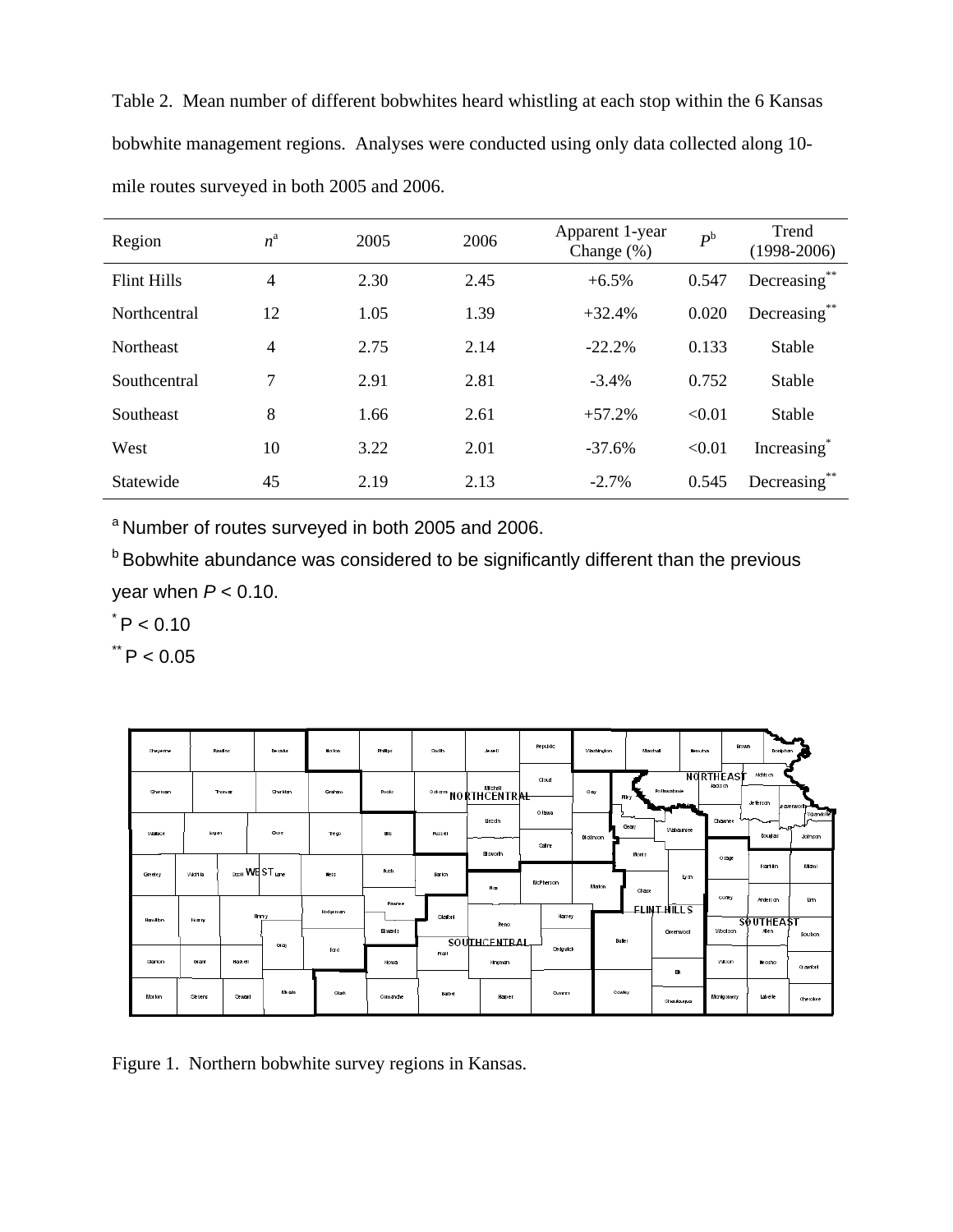

Figure 2. Observed and predicted number of bobwhites heard per survey stop within each of the 6 bobwhite management regions of Kansas, 1998-2006. Annual changes can not be interpreted from these figures because all of the same routes were not surveyed in consecutive years. These data can only be used to interpret the long-term trends in regional bobwhite abundance. Note that the scales are not the same on each graph.